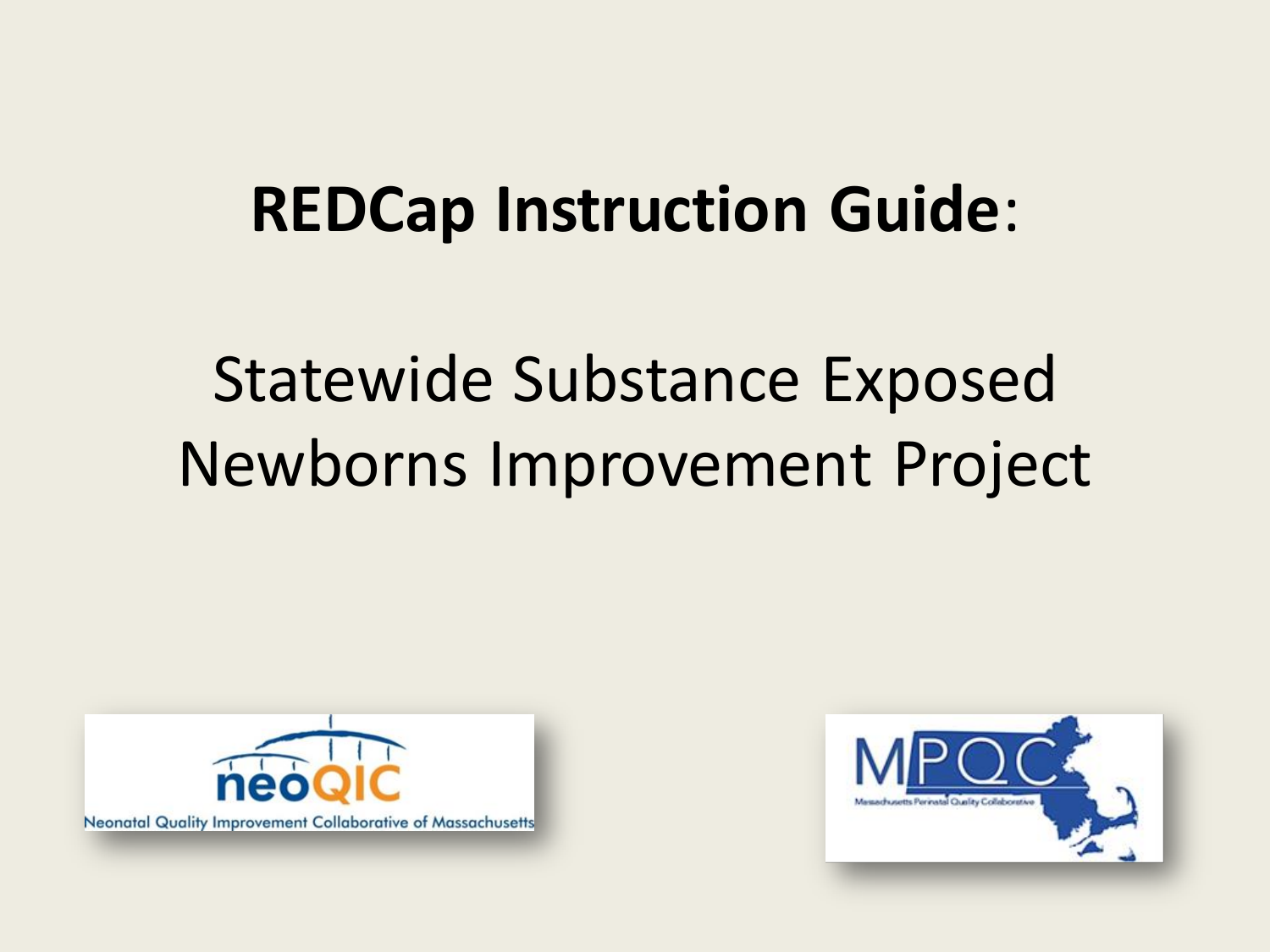# Step 1: Accessing the Electronic Data Form

- Enter in URL: <https://redcap.bidmc.harvard.edu/redcap/>
- Log in using your username and password

| REDCap                                                                                                                                                                                                                                                                                                                                                                                                                                                                                                     |                                                                                                                                                                                                                       |
|------------------------------------------------------------------------------------------------------------------------------------------------------------------------------------------------------------------------------------------------------------------------------------------------------------------------------------------------------------------------------------------------------------------------------------------------------------------------------------------------------------|-----------------------------------------------------------------------------------------------------------------------------------------------------------------------------------------------------------------------|
| Log In                                                                                                                                                                                                                                                                                                                                                                                                                                                                                                     |                                                                                                                                                                                                                       |
| Beth Israel Deaconess<br>Medical Center<br>A TEACHING HOSPITAL OF HARVARD MEDICAL SCHOOL<br><b>BIDMC</b>                                                                                                                                                                                                                                                                                                                                                                                                   |                                                                                                                                                                                                                       |
| To request a new REDCap project file, please click here                                                                                                                                                                                                                                                                                                                                                                                                                                                    |                                                                                                                                                                                                                       |
| To sign up for a training session, please click here                                                                                                                                                                                                                                                                                                                                                                                                                                                       |                                                                                                                                                                                                                       |
| For REDCap Version 6.3 Update Summary, click here                                                                                                                                                                                                                                                                                                                                                                                                                                                          |                                                                                                                                                                                                                       |
| Use your BIDMC ITS Username and Password to Login.                                                                                                                                                                                                                                                                                                                                                                                                                                                         |                                                                                                                                                                                                                       |
| Please log in with your user name and password. If you are having trouble logging in, please contact EDC                                                                                                                                                                                                                                                                                                                                                                                                   |                                                                                                                                                                                                                       |
| Support.<br>Username:<br>Password:                                                                                                                                                                                                                                                                                                                                                                                                                                                                         |                                                                                                                                                                                                                       |
| Log In<br>Forgot your password?                                                                                                                                                                                                                                                                                                                                                                                                                                                                            |                                                                                                                                                                                                                       |
| <b>Welcome to REDCap!</b>                                                                                                                                                                                                                                                                                                                                                                                                                                                                                  |                                                                                                                                                                                                                       |
| REDCap is a mature, secure web application for building and managing online surveys and<br>databases. Using REDCap's stream-lined process for rapidly developing projects, you may create<br>and design projects using 1) the online method from your web browser using the Online Designer;<br>and/or 2) the offline method by constructing a 'data dictionary' template file in Microsoft Excel, which<br>can be later uploaded into REDCap. Both surveys and databases (or a mixture of the two) can be | <b>REDCap Features</b><br>Build online surveys and databases quickly and<br>securely - Create and design your project rapidly using<br>secure web authentication from your browser. No extra<br>software is required. |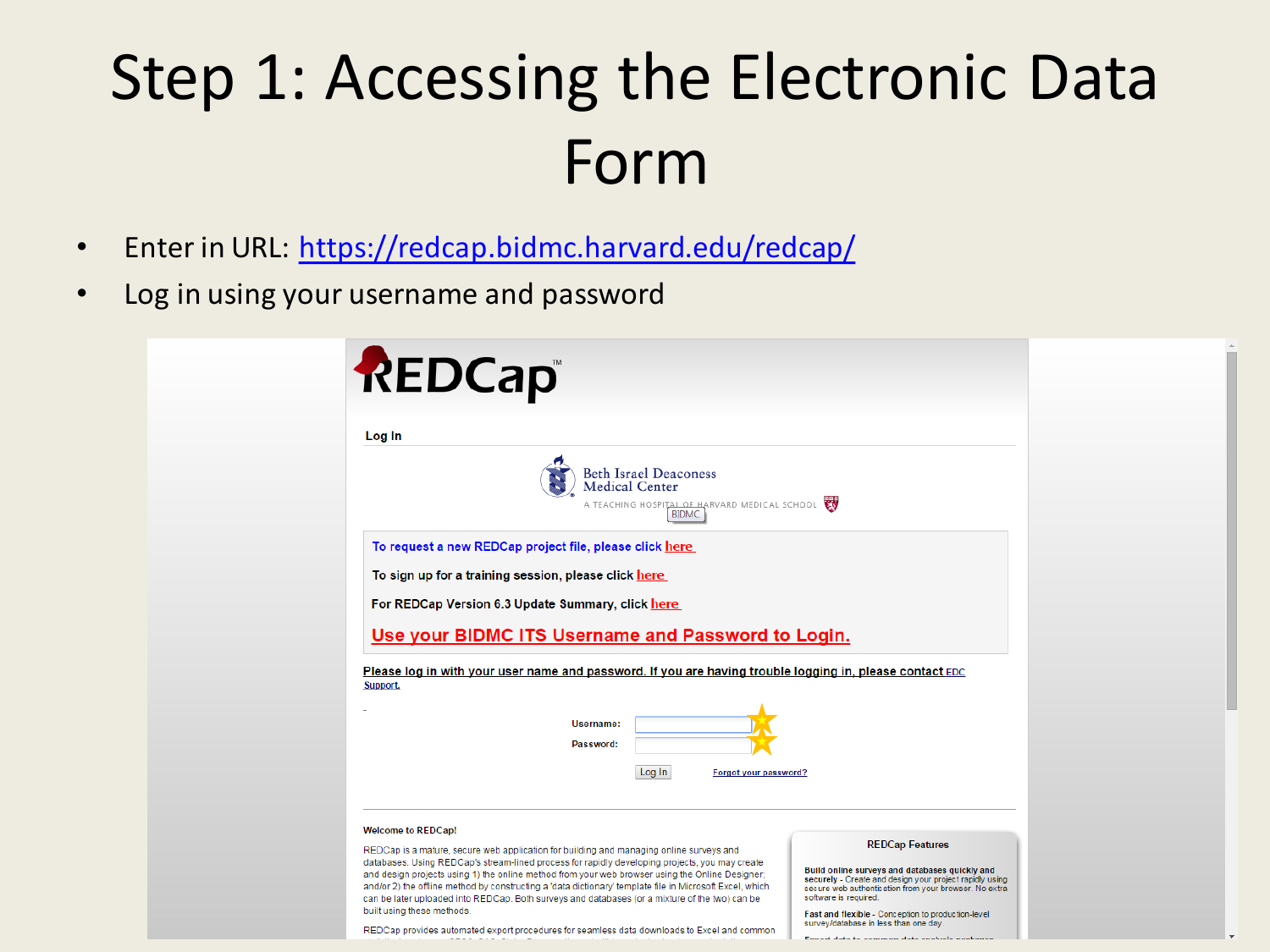Click HERE for Overy of New Features Added March 2017!!!

For CURRENT or PROSPECTIVE Users: SCHEDULE of the discuss your project with a REDCap Specialist

### **Welcome to REDCap!**

REDCap is a mature, secure web application for building and managing online surveys and databases. Using REDCap's stream-lined process for rapidly developing projects, you may create and design projects using 1) the online method from your web browser using the Online Designer; and/or 2) the offline method by constructing a 'data dictionary' template file in Microsoft Excel, which can be later uploaded into REDCap. Both surveys and databases (or a mixture of the two) can be built using these methods.

REDCap provides automated export procedures for seamless data downloads to Excel and common statistical packages (SPSS, SAS, Stata, R), as well as a built-in project calendar, a scheduling module, ad hoc reporting tools, and advanced features, such as branching logic, file uploading, and calculated fields.

Learn more about REDCap by watching a @ brief summary video (4 min). If you would like to view other quick video tutorials of REDCap in action and an overview of its features, please see the Training Resources page.

NOTICE: If you are collecting data for the purposes of human subjects research, review and approval of the project is required by your Institutional Review Board.

If you require assistance or have any questions about REDCap, please contact **EDC Support.** 

To request a new REDCap project file, please click here

To sign up for a training session, please click here

For REDCap Features Added March 2017, click here

Current and Prospective Users: SCHEDULE a time to discuss your project with a REDCap Specialist

### **REDCap Features**

**Build online surveys and databases quickly** and securely - Create and design your project rapidly using secure web authentication from your browser. No extra software is required.

Fast and flexible - Conception to productionlevel survey/database in less than one day.

**Export data to common data analysis** packages - Export your data to Microsoft Excel, PDF, SAS, Stata, R, or SPSS for analysis.

Ad Hoc Reporting - Create custom queries for generating reports to view or download.

Scheduling - Utilize a built-in project calendar and scheduling module for organizing your events and appointments.

Easily manage a contact list of survey respondents or create a simple survey link -**Build a list of email contacts, create custom** email invitations, and track who responds, or you may also create a single survey link to email out or post on a website.

Save your data collection instruments as a PDF to print - Generate a PDF version of your forms and surveys for printing to collect data offline.

**Advanced features - Auto-validation.** calculated fields, file uploading, branching/skip logic, and survey stop actions.

and the

This is your home screen! Click on the "My Projects" tab.

REDCAD" Home EMy Projects O Help & FAQ El Training Videos

### Click HERE for Overview of New Features Added March 2017!!!

### For CURRENT or PROSPECTIVE Users: SCHEDULE a time to discuss your project with a REDCap Specialist

Listed below are the REDCap projects to which you currently have access. Click the project title to open the project. Read more To review which users still have access to your projects, visit the User Access Dashboard.

| <b>My Projects</b> | Organize                                                          |  | Filter projects by title                     |  |
|--------------------|-------------------------------------------------------------------|--|----------------------------------------------|--|
| Project Title      |                                                                   |  | <b>Records Fields</b> Instrument Type Status |  |
|                    | Substance-Exposed Newborn Improvement Project, Massachuseus, 2017 |  | 2 forms                                      |  |

Then, click on the "Statewide Neonatal Abstinence Syndrome Improvement Project" link.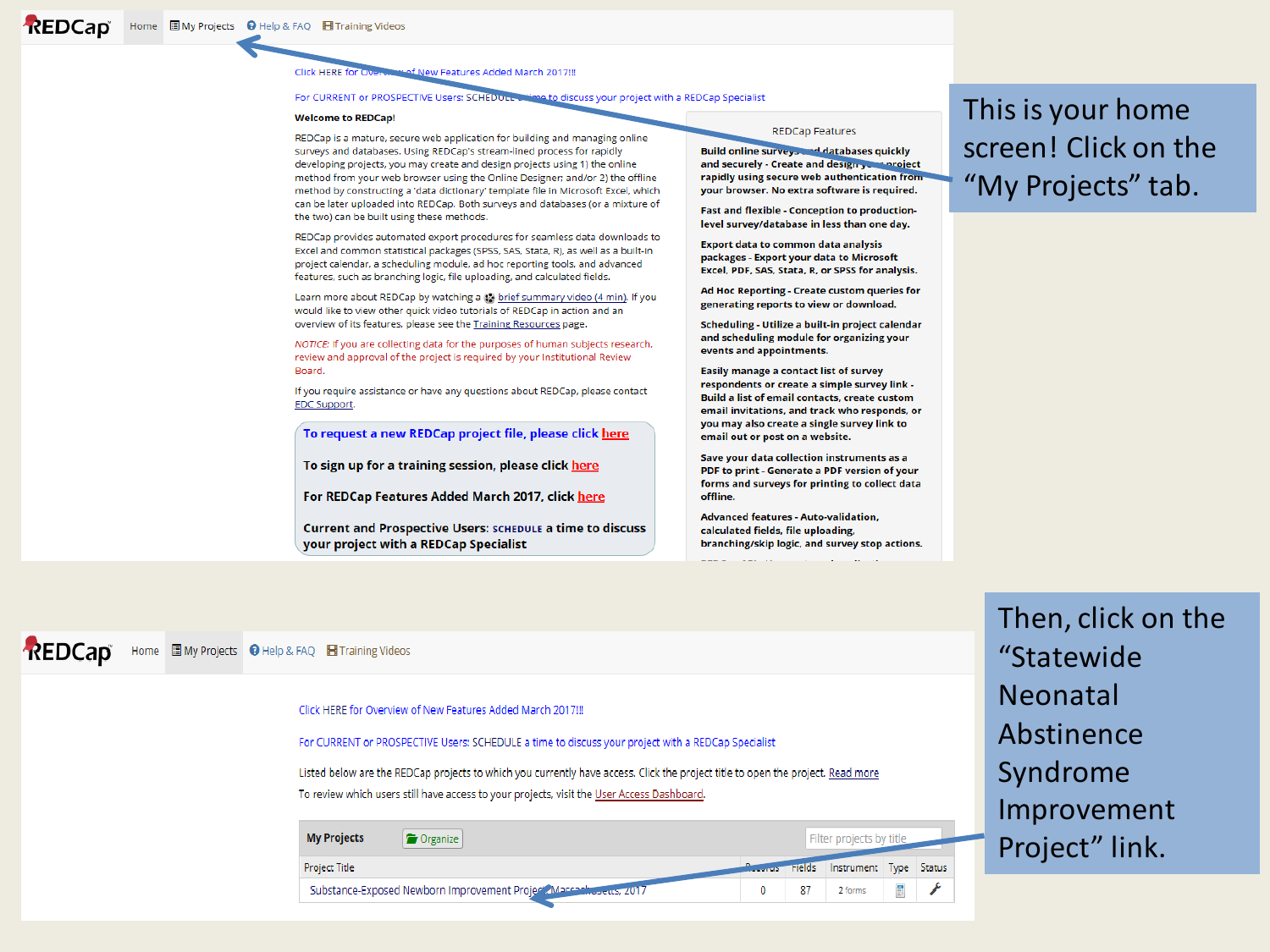

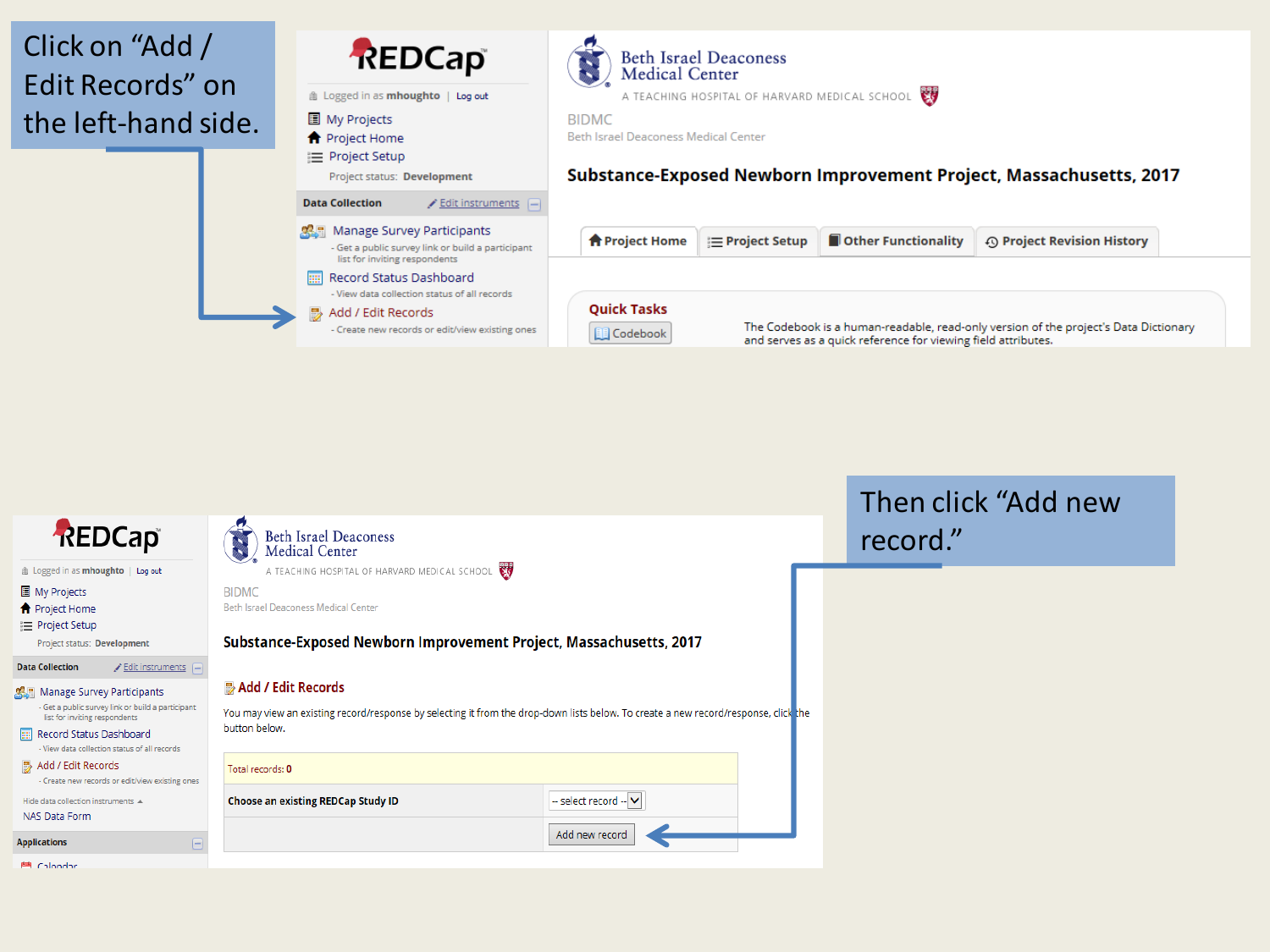### Step 2: Enter Data

| <b>REDCap</b>                                                                                                           | <b>Beth Israel Deaconess</b><br><b>Medical Center</b>                                                                                                                                                                                                                                                                                                                                       | Save & Exit Form<br>Save &                                        |                                                         |
|-------------------------------------------------------------------------------------------------------------------------|---------------------------------------------------------------------------------------------------------------------------------------------------------------------------------------------------------------------------------------------------------------------------------------------------------------------------------------------------------------------------------------------|-------------------------------------------------------------------|---------------------------------------------------------|
| 鱼 Logged in as mhoughto   Log out                                                                                       | A TEACHING HOSPITAL OF HARVARD MEDICAL SCHOOL                                                                                                                                                                                                                                                                                                                                               | -- Cancel --                                                      |                                                         |
| 图 My Projects                                                                                                           | <b>BIDMC</b>                                                                                                                                                                                                                                                                                                                                                                                |                                                                   |                                                         |
| <b>A</b> Project Home                                                                                                   | <b>Beth Israel Deaconess Medical Center</b>                                                                                                                                                                                                                                                                                                                                                 |                                                                   |                                                         |
| E Project Setup                                                                                                         |                                                                                                                                                                                                                                                                                                                                                                                             |                                                                   |                                                         |
| Project status: Development                                                                                             | Substance-Exposed Newborn Improvement Project, Massachusetts, 2017                                                                                                                                                                                                                                                                                                                          |                                                                   |                                                         |
| <b>Data Collection</b><br>Edit instruments                                                                              | Actions: Modify instrument<br>$\mathbb{Z}$ Download PDF of instrument(s) $\heartsuit$                                                                                                                                                                                                                                                                                                       | VIDEO: Basic data entry                                           | The REDCap Study ID is a                                |
| <b>Manage Survey Participants</b><br>- Get a public survey link or build a participant<br>list for inviting respondents | NAS Data Form                                                                                                                                                                                                                                                                                                                                                                               |                                                                   | number that is automatically                            |
| Record Status Dashboard<br>View data collection status of all records                                                   |                                                                                                                                                                                                                                                                                                                                                                                             | Assign record to a Data Access Group?   -- select a group --<br>× | generated.                                              |
| B Add / Edit Records                                                                                                    | Adding new REDCap Study ID 1                                                                                                                                                                                                                                                                                                                                                                |                                                                   |                                                         |
| - Create new records or edit/view existing ones                                                                         | <b>REDCap Study ID</b>                                                                                                                                                                                                                                                                                                                                                                      |                                                                   |                                                         |
| REDCap Study ID 1<br>Select other record<br><b>Data Collection Instruments:</b>                                         | <b>INSTRUCTIONS</b>                                                                                                                                                                                                                                                                                                                                                                         |                                                                   |                                                         |
| NAS Data Form                                                                                                           | This data form is meant to be completed on infants at risk for Neonatal Abstinence Syndrome due to in-utero opiate                                                                                                                                                                                                                                                                          |                                                                   |                                                         |
| <b>Applications</b><br>$\Box$                                                                                           | exposure. For the purposes of this study, we are defining this as any infant who is monitored for NAS for possible or<br>known in-utero opiate exposure. Typically, monitoring for NAS includes 'scoring' of symptoms using a system such as the                                                                                                                                            |                                                                   |                                                         |
| 31 Calendar<br>Data Exports, Reports, and Stats<br><b>Field Comment Log</b>                                             | Finnegan score. Infants who were at risk for withdrawal only for post-natal opiate exposure should not be included.<br>Infants who were born at your hospital or transferred to your hospital are eligible (see note on transferred infants at end<br>of form). There are no gestational age exclusions; infants of any gestational age that meet the above criteria should be<br>included. |                                                                   | Your study ID is a number<br>you assign to each infant. |
| <b>File Repository</b><br><b>A</b> User Rights and <b>B</b> DAGs                                                        | <b>B. Your Hospital</b>                                                                                                                                                                                                                                                                                                                                                                     | $\bigtriangledown$                                                | Start will 001 and go                                   |
| New Project Request<br>New Features Added March 2017                                                                    | <b>C. Your Hospital Study ID</b>                                                                                                                                                                                                                                                                                                                                                            |                                                                   | forward sequentially.                                   |
| Request a New User Account<br><b>Book Slot During Office Hours</b>                                                      | Please assign each baby an ID unique to your hospital. Start with<br>001 and go forward sequentially.                                                                                                                                                                                                                                                                                       |                                                                   |                                                         |
| $\angle$ Edit reports<br><b>Reports</b>                                                                                 | <b>DEMOGRAPHIC INFORMATION</b>                                                                                                                                                                                                                                                                                                                                                              |                                                                   |                                                         |
| 1) Pharmacologically Treated Term<br>only WHE                                                                           | 1a. Birth month (1-12)                                                                                                                                                                                                                                                                                                                                                                      |                                                                   |                                                         |
| 2) No Pharm Treatment_Term_WHE<br>3) Cardinal Health - NH                                                               | 1b. Birth year                                                                                                                                                                                                                                                                                                                                                                              |                                                                   |                                                         |
| <b>Help &amp; Information</b>                                                                                           | 2. Birth weight (grams)                                                                                                                                                                                                                                                                                                                                                                     |                                                                   |                                                         |
| <b>O</b> Help & FAO                                                                                                     |                                                                                                                                                                                                                                                                                                                                                                                             |                                                                   |                                                         |
| <b>H</b> Video Tutorials                                                                                                |                                                                                                                                                                                                                                                                                                                                                                                             |                                                                   |                                                         |
|                                                                                                                         |                                                                                                                                                                                                                                                                                                                                                                                             |                                                                   |                                                         |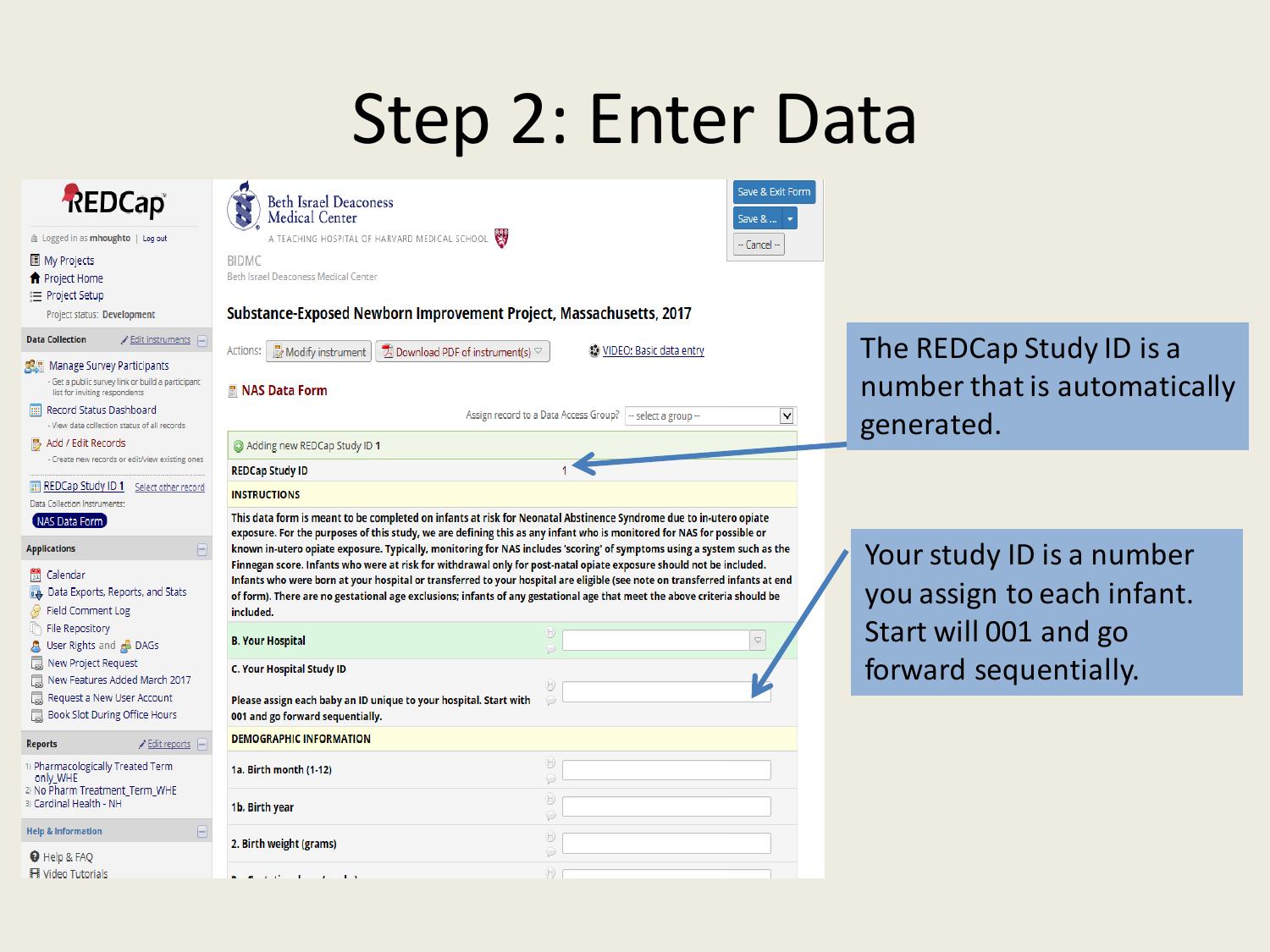• Enter all of the infant's data using the instructions on the NeoQIC Data Form and those provided on the electronic data form.

| Enter -99 if not applicable.                                                                                                                                                                                                                                                                                                                                                                                                                                                                                                                                                                                                                                                                                                           | U                                                                                                                                                 | Save & Exit Form |
|----------------------------------------------------------------------------------------------------------------------------------------------------------------------------------------------------------------------------------------------------------------------------------------------------------------------------------------------------------------------------------------------------------------------------------------------------------------------------------------------------------------------------------------------------------------------------------------------------------------------------------------------------------------------------------------------------------------------------------------|---------------------------------------------------------------------------------------------------------------------------------------------------|------------------|
| Enter -77 if the information is not able to be obtained.                                                                                                                                                                                                                                                                                                                                                                                                                                                                                                                                                                                                                                                                               |                                                                                                                                                   | Save &           |
| Day of birth is considered day of life one.                                                                                                                                                                                                                                                                                                                                                                                                                                                                                                                                                                                                                                                                                            |                                                                                                                                                   | -- Cancel --     |
| 23. Was referral to Early Intervention made prior to discharge?                                                                                                                                                                                                                                                                                                                                                                                                                                                                                                                                                                                                                                                                        | $\bigcirc$ Yes<br>⊕<br>$O$ <sub>No</sub><br>0                                                                                                     |                  |
| This could be from your hospital or receiving hospital.                                                                                                                                                                                                                                                                                                                                                                                                                                                                                                                                                                                                                                                                                | $\bigcirc$ Unable to determine                                                                                                                    | reset            |
| 24. Was reporting to Department of Children and Families (DCF)<br>performed during hospitalization? (i.e., 51A)                                                                                                                                                                                                                                                                                                                                                                                                                                                                                                                                                                                                                        | O Yes<br>$\begin{array}{c} \begin{array}{c} \begin{array}{c} \end{array} \end{array} \end{array}$<br>$O$ <sub>No</sub><br>$\displaystyle\bigcirc$ |                  |
| This could be from your hospital or receiving hospital.                                                                                                                                                                                                                                                                                                                                                                                                                                                                                                                                                                                                                                                                                | $\bigcirc$ Unable to determine                                                                                                                    | reset            |
| <b>NOTE ON TRANSFERRED INFANTS</b>                                                                                                                                                                                                                                                                                                                                                                                                                                                                                                                                                                                                                                                                                                     |                                                                                                                                                   |                  |
| For infants transferred between hospitals, this form should be completed by that hospital that provided the majority of<br>care during the acute period of NAS symptoms or risk. Typically, this is approximately day 3 to day 10 of life. For the<br>purposes of this study, we are defining that hospital as the BIRTH hospital if the infant remains there for at least 5 days<br>of life, and the RECEIVING hospital if the infant is transferred at day of life 5 or less. We believe this will capture the<br>appropriate hospital in the vast majority of situations. If there is a situation that is vague, please contact one of the<br>project leaders to discuss. For all infants, this form should only be completed ONCE. |                                                                                                                                                   |                  |
| Please note that the hospital completing the form should attempt to contact transferring or receiving hospitals for<br>information needed as outlined on the form. If an infant was transferred for acute care at day of life 5 or less, the<br>receiving hospital should get information on the perinatal and birth history from the birth hospital. If the infant is<br>transferred after day 10 for convalescent care, the transferring hospital should get information from the receiving<br>hospital on eventual disposition and length of stay. If information is unable to be obtained, please indicate "unknown" or<br>"unable to determine".                                                                                  |                                                                                                                                                   |                  |
| <b>Form Status</b>                                                                                                                                                                                                                                                                                                                                                                                                                                                                                                                                                                                                                                                                                                                     |                                                                                                                                                   |                  |
| <b>Complete?</b>                                                                                                                                                                                                                                                                                                                                                                                                                                                                                                                                                                                                                                                                                                                       | $\oplus$<br>Incomplete                                                                                                                            |                  |

Always remember to save your data using the "Save & Exit Form" or "Save & Go To Next Form" buttons.

You can save intermittently, but once you have completed the form, mark it as complete using the drop-down field, and save.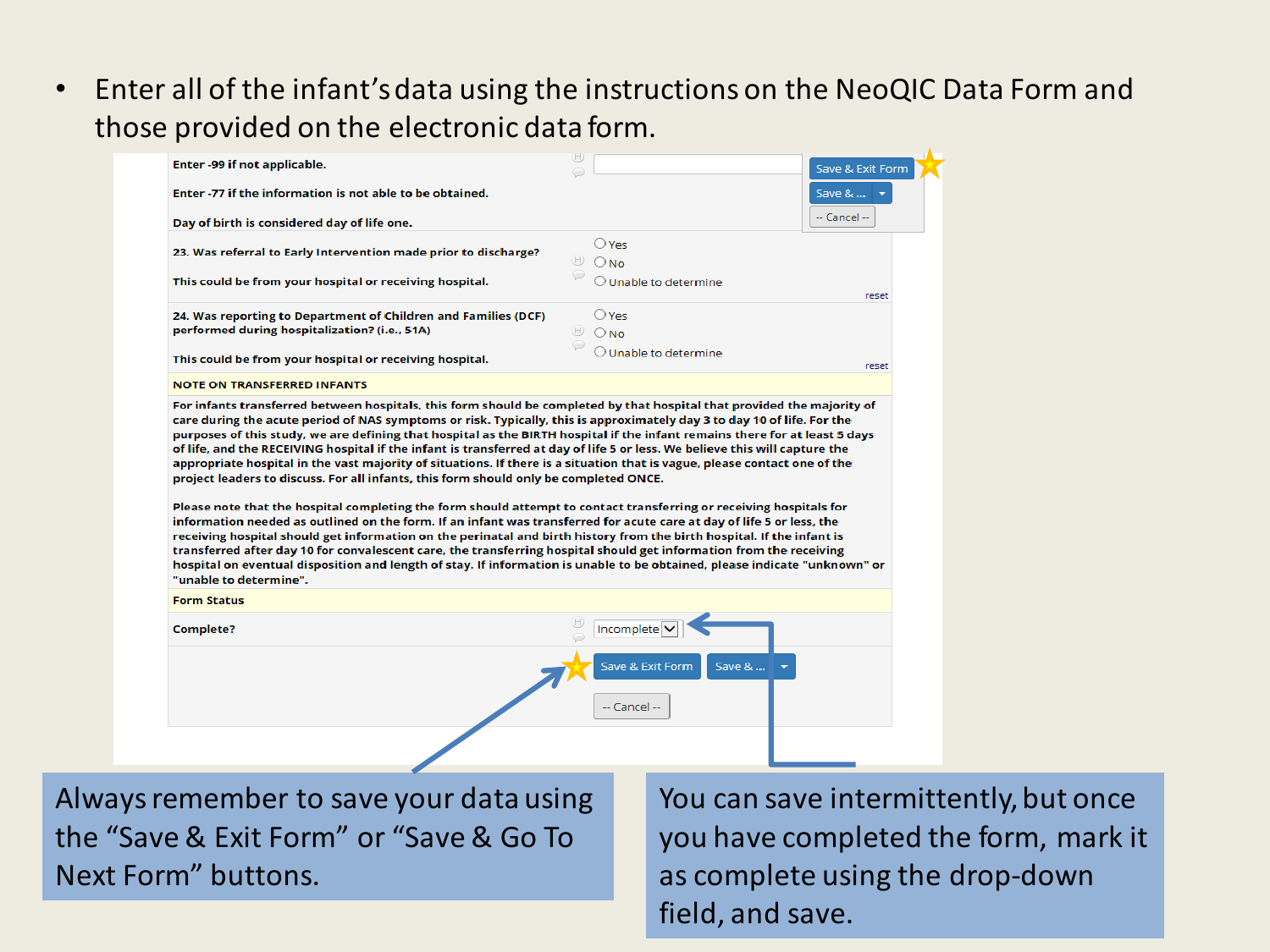If you would like to edit a record later, you can come back to it by clicking on the "Add/Edit Records" link on the left-hand side.



Click on the drop-down field for either Incomplete or Complete records (depending on whether you marked it complete). The REDCap Study IDs will drop down. Click on the one you would like to access.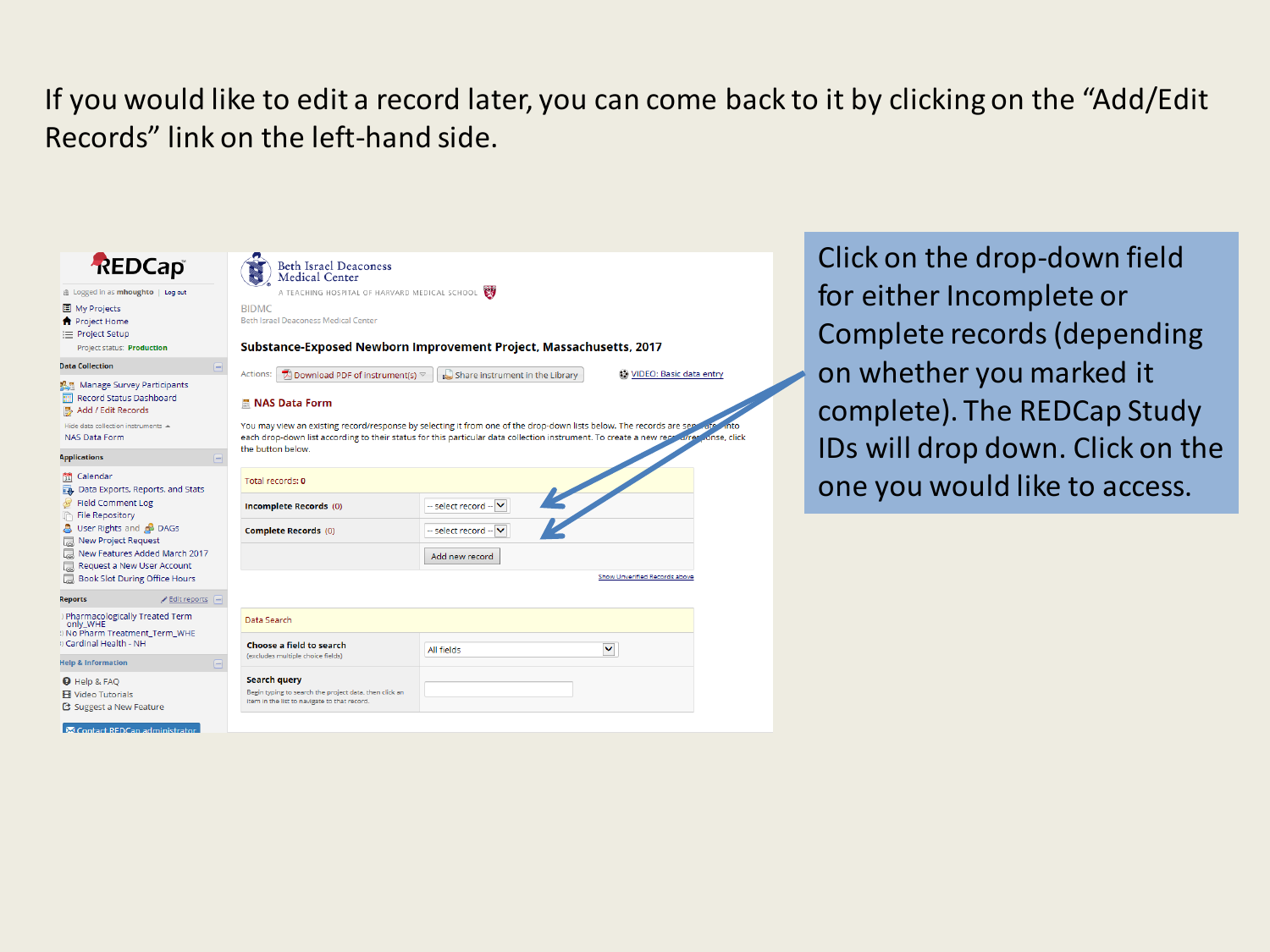### You can also search for infant records by different data fields.



的

的

The REDCap Consortium | Citing REDCap | BIDMC Research | Request A New REDCap Project Beth Israel Deaconess Medical Center, 330 Brookline Ave., Boston, MA 02215 (617)667-7000

First, choose a field to search. For example, you can search by the infant's Hospital Study ID Number or by the birth weight.

VIDEO: Basic data entry

Show Unverified Records above

Then, type in the data point you're searching for in the search query field. A link to patient record(s) including that data point along with the REDCap Study ID will appear. Click on the one you would like to access.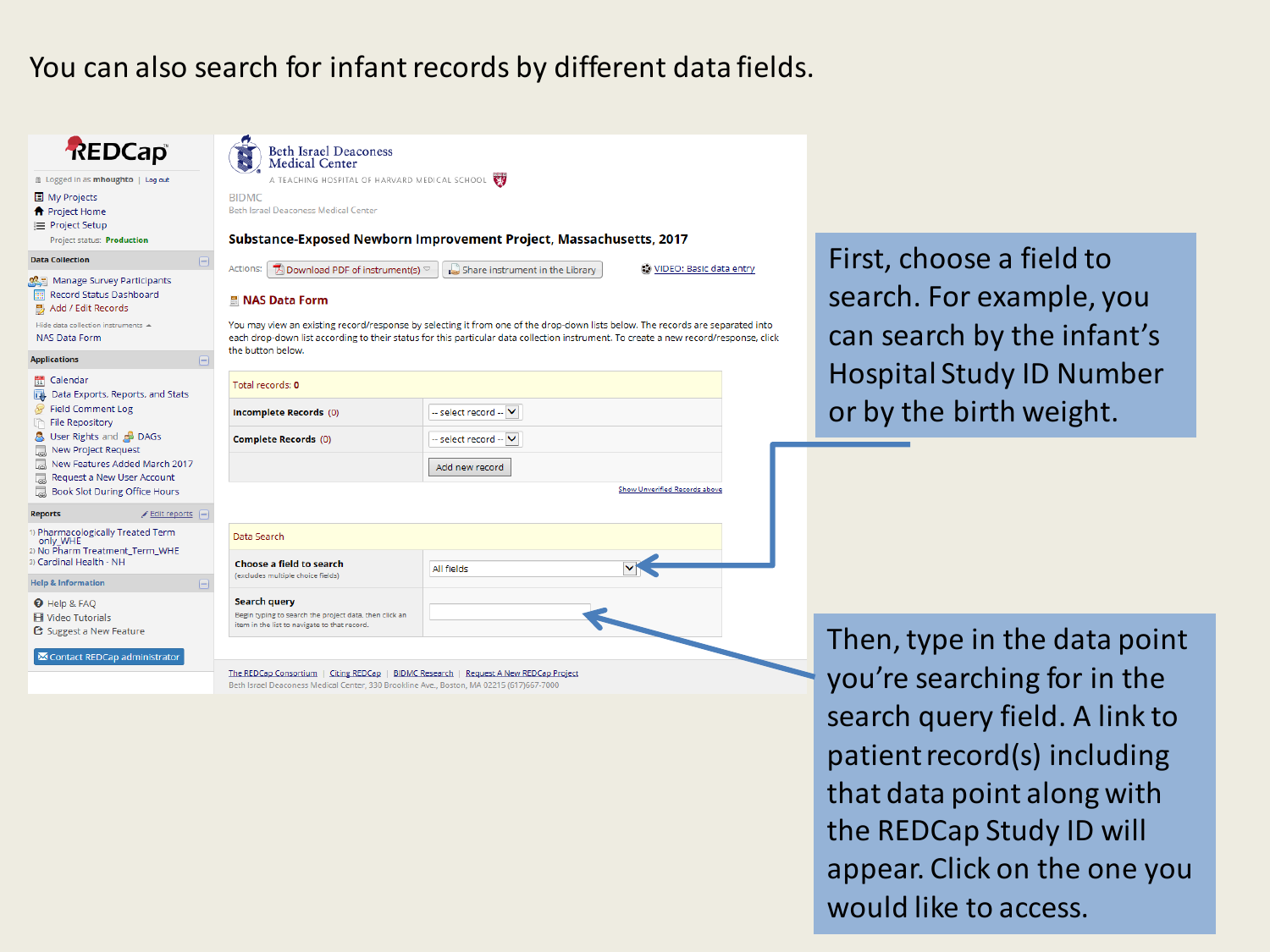### Step 3: Maintaining an Internal Record

• Because no identifiers are added into REDCap, an internal record at your hospital will help you to keep track of which REDCap Study ID and Hospital Study ID Numbers are assigned to which baby. You'll need this information to be able to find infants by REDCap study ID after they've been entered into REDCap.

| <b>BIDMC</b><br><b>Study ID</b> | <b>ID# Assigned</b><br>by REDCap | <b>Infant Name</b> | <b>MRN</b> | <b>DOB</b> | <b>Notes</b> | <b>Completion Date</b> | <b>Abstracto</b><br>r Initials |
|---------------------------------|----------------------------------|--------------------|------------|------------|--------------|------------------------|--------------------------------|
| 001                             |                                  |                    |            |            |              |                        |                                |
| 002                             |                                  |                    |            |            |              |                        |                                |
| 003                             |                                  |                    |            |            |              |                        |                                |
| 004                             |                                  |                    |            |            |              |                        |                                |
| 005                             |                                  |                    |            |            |              |                        |                                |
| 006                             |                                  |                    |            |            |              |                        |                                |
| 007                             |                                  |                    |            |            |              |                        |                                |
| 008                             |                                  |                    |            |            |              |                        |                                |
| 009                             |                                  |                    |            |            |              |                        |                                |
| 010                             |                                  |                    |            |            |              |                        |                                |
| 011                             |                                  |                    |            |            |              |                        |                                |
| 012                             |                                  |                    |            |            |              |                        |                                |
| 013                             |                                  |                    |            |            |              |                        |                                |
|                                 |                                  |                    |            |            |              |                        |                                |
|                                 |                                  |                    |            |            |              |                        |                                |
|                                 |                                  |                    |            |            |              |                        |                                |
|                                 |                                  |                    |            |            |              |                        |                                |
|                                 |                                  |                    |            |            |              |                        |                                |
|                                 |                                  |                    |            |            |              |                        |                                |
|                                 |                                  |                    |            |            |              |                        |                                |
|                                 |                                  |                    |            |            |              |                        |                                |
|                                 |                                  |                    |            |            |              |                        |                                |
|                                 |                                  |                    |            |            |              |                        |                                |

**BIDMC NAS Project Data Abstraction Tracking Sheet** 

Here is an example of a tracking sheet format that may be useful at your hospital!

 $\frac{1}{2}$